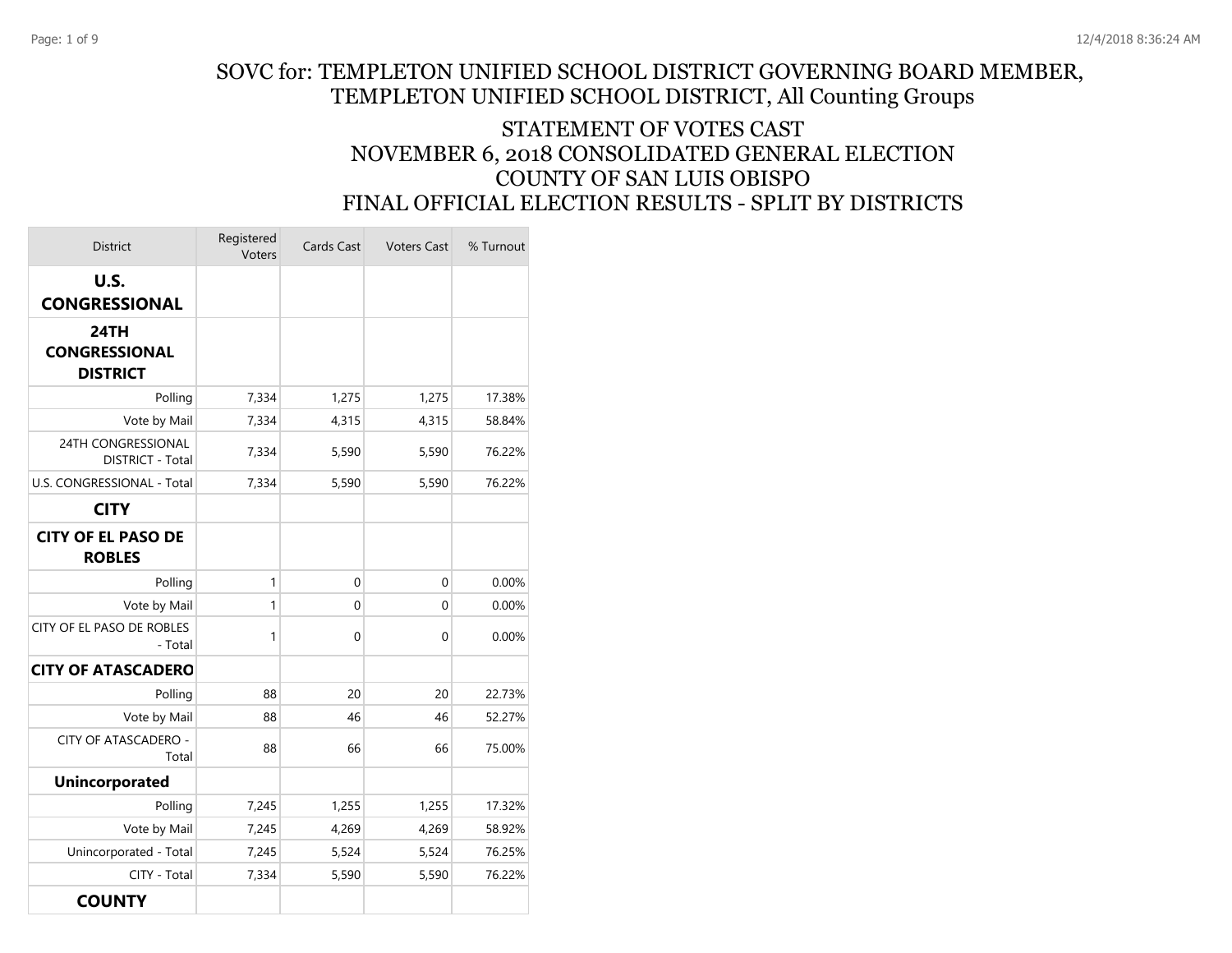**COL** 

| District                                     | Registered<br>Voters | Cards Cast | <b>Voters Cast</b> | % Turnout |
|----------------------------------------------|----------------------|------------|--------------------|-----------|
| <b>COUNTY OF SAN LUIS</b><br><b>OBISPO</b>   |                      |            |                    |           |
| Polling                                      | 7,334                | 1,275      | 1,275              | 17.38%    |
| Vote by Mail                                 | 7,334                | 4,315      | 4,315              | 58.84%    |
| <b>COUNTY OF SAN LUIS</b><br>OBISPO - Total  | 7,334                | 5,590      | 5,590              | 76.22%    |
| COUNTY - Total                               | 7,334                | 5,590      | 5,590              | 76.22%    |
| <b>ASSEMBLY</b>                              |                      |            |                    |           |
| <b>35TH ASSEMBLY</b><br><b>DISTRICT</b>      |                      |            |                    |           |
| Polling                                      | 7,334                | 1,275      | 1,275              | 17.38%    |
| Vote by Mail                                 | 7,334                | 4,315      | 4,315              | 58.84%    |
| 35TH ASSEMBLY DISTRICT -<br>Total            | 7,334                | 5,590      | 5,590              | 76.22%    |
| <b>ASSEMBLY - Total</b>                      | 7,334                | 5,590      | 5,590              | 76.22%    |
| <b>BOE 2</b>                                 |                      |            |                    |           |
| <b>STATE BOARD OF</b><br><b>EQUAL DIST 2</b> |                      |            |                    |           |
| Polling                                      | 7,334                | 1,275      | 1,275              | 17.38%    |
| Vote by Mail                                 | 7,334                | 4,315      | 4,315              | 58.84%    |
| STATE BOARD OF EQUAL<br>DIST 2 - Total       | 7,334                | 5,590      | 5,590              | 76.22%    |
| BOE 2 - Total                                | 7,334                | 5,590      | 5,590              | 76.22%    |
| <b>SENATORIAL</b>                            |                      |            |                    |           |
| <b>17TH SENATORIAL</b><br><b>DISTRICT</b>    |                      |            |                    |           |
| Polling                                      | 7,334                | 1,275      | 1,275              | 17.38%    |
| Vote by Mail                                 | 7,334                | 4,315      | 4,315              | 58.84%    |
| 17TH SENATORIAL DISTRICT<br>- Total          | 7,334                | 5,590      | 5,590              | 76.22%    |
| SENATORIAL - Total                           | 7,334                | 5,590      | 5,590              | 76.22%    |
| <b>SUPERVISORIAL</b>                         |                      |            |                    |           |
| <b>1ST SUPERVISORIAL</b><br><b>DISTRICT</b>  |                      |            |                    |           |
| Polling                                      | 6,184                | 1,074      | 1,074              | 17.37%    |
| Vote by Mail                                 | 6,184                | 3,646      | 3,646              | 58.96%    |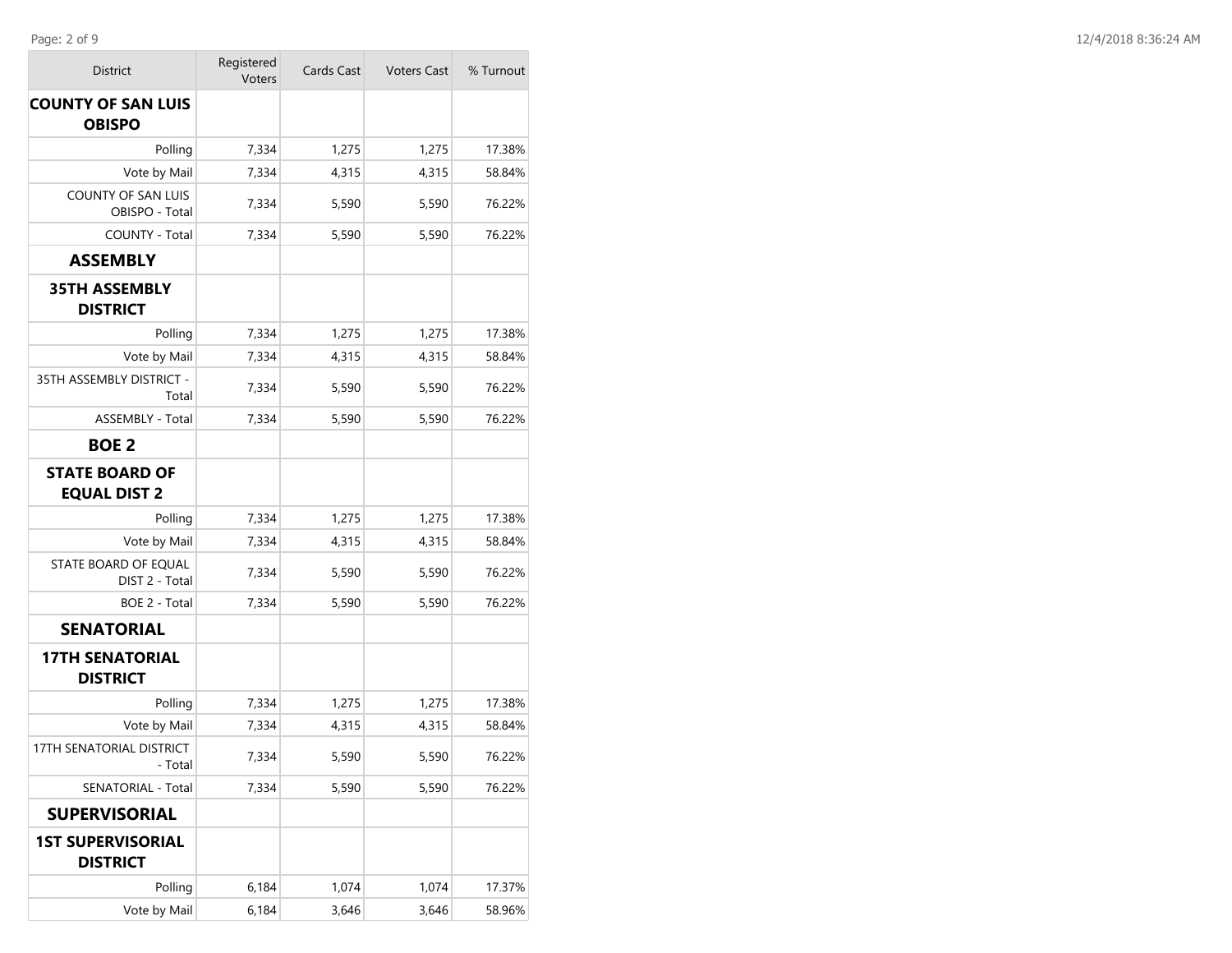| <b>District</b>                                     | Registered<br>Voters | Cards Cast  | <b>Voters Cast</b> | % Turnout |
|-----------------------------------------------------|----------------------|-------------|--------------------|-----------|
| <b>1ST SUPERVISORIAL</b><br><b>DISTRICT - Total</b> | 6,184                | 4,720       | 4,720              | 76.33%    |
| <b>2ND SUPERVISORIAL</b><br><b>DISTRICT</b>         |                      |             |                    |           |
| Polling                                             | 27                   | $\mathbf 0$ | $\mathbf{0}$       | 0.00%     |
| Vote by Mail                                        | 27                   | 26          | 26                 | 96.30%    |
| 2ND SUPERVISORIAL<br><b>DISTRICT - Total</b>        | 27                   | 26          | 26                 | 96.30%    |
| <b>5TH SUPERVISORIAL</b><br><b>DISTRICT</b>         |                      |             |                    |           |
| Polling                                             | 1,123                | 201         | 201                | 17.90%    |
| Vote by Mail                                        | 1,123                | 643         | 643                | 57.26%    |
| <b>5TH SUPERVISORIAL</b><br>DISTRICT - Total        | 1,123                | 844         | 844                | 75.16%    |
| <b>SUPERVISORIAL - Total</b>                        | 7,334                | 5,590       | 5,590              | 76.22%    |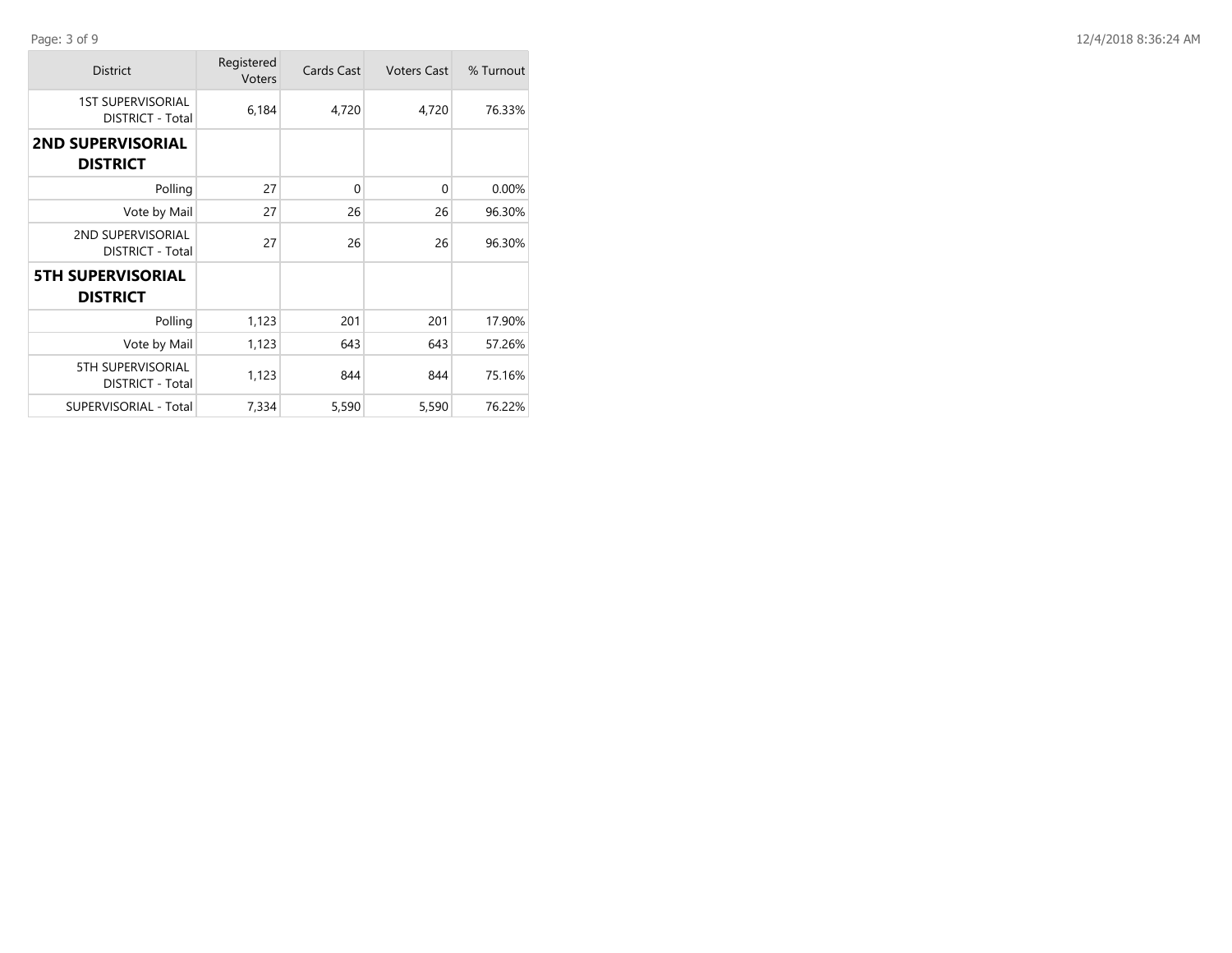## **TEMPLETON UNIFIED SCHOOL DISTRICT GOVERNING BOARD MEMBER (Vote for 2)**

|                                              | <b>Times Cast</b> | Registered<br>Voters | Undervotes  | Overvotes      |
|----------------------------------------------|-------------------|----------------------|-------------|----------------|
| <b>District</b>                              |                   |                      |             |                |
| <b>U.S. CONGRESSIONAL</b>                    |                   |                      |             |                |
| <b>24TH CONGRESSIONAL</b><br><b>DISTRICT</b> |                   |                      |             |                |
| Polling                                      | 1,275             | 7,334                | 855         | 8              |
| Vote by Mail                                 | 4,315             | 7,334                | 2,611       | 36             |
| 24TH CONGRESSIONAL<br>DISTRICT - Total       | 5,590             | 7,334                | 3,466       | 44             |
| U.S. CONGRESSIONAL - Total                   | 5,590             | 7,334                | 3,466       | 44             |
| <b>CITY</b>                                  |                   |                      |             |                |
| <b>CITY OF EL PASO DE</b><br><b>ROBLES</b>   |                   |                      |             |                |
| Polling                                      | 0                 | 1                    | $\mathbf 0$ | $\mathbf 0$    |
| Vote by Mail                                 | 0                 | 1                    | $\mathbf 0$ | $\mathbf 0$    |
| CITY OF EL PASO DE ROBLES<br>- Total         | 0                 | 1                    | $\mathbf 0$ | 0              |
| <b>CITY OF ATASCADERO</b>                    |                   |                      |             |                |
| Polling                                      | 20                | 88                   | 19          | $\overline{0}$ |
| Vote by Mail                                 | 46                | 88                   | 42          | $\overline{0}$ |
| CITY OF ATASCADERO -<br>Total                | 66                | 88                   | 61          | 0              |
| <b>Unincorporated</b>                        |                   |                      |             |                |
| Polling                                      | 1,255             | 7,245                | 836         | 8              |
| Vote by Mail                                 | 4,269             | 7,245                | 2,569       | 36             |
| Unincorporated - Total                       | 5,524             | 7,245                | 3,405       | 44             |
| CITY - Total                                 | 5,590             | 7,334                | 3,466       | 44             |
| <b>COUNTY</b>                                |                   |                      |             |                |
| <b>COUNTY OF SAN LUIS</b><br><b>OBISPO</b>   |                   |                      |             |                |
| Polling                                      | 1,275             | 7,334                | 855         | 8              |
| Vote by Mail                                 | 4,315             | 7,334                | 2,611       | 36             |
| COUNTY OF SAN LUIS<br>OBISPO - Total         | 5,590             | 7,334                | 3,466       | 44             |
| COUNTY - Total                               | 5,590             | 7,334                | 3,466       | 44             |

| District                                     | MATT VIERRA |        | IAN NIMICK  |        |  |
|----------------------------------------------|-------------|--------|-------------|--------|--|
| <b>U.S. CONGRESSIONAL</b>                    |             |        |             |        |  |
| <b>24TH CONGRESSIONAL</b><br><b>DISTRICT</b> |             |        |             |        |  |
| Polling                                      | 606         | 35.92% | 393         | 23.30% |  |
| Vote by Mail                                 | 1,941       | 32.44% | 1,479       | 24.72% |  |
| 24TH CONGRESSIONAL<br>DISTRICT - Total       | 2,547       | 33.21% | 1,872       | 24.41% |  |
| U.S. CONGRESSIONAL - Total                   | 2,547       | 33.21% | 1,872       | 24.41% |  |
| <b>CITY</b>                                  |             |        |             |        |  |
| <b>CITY OF EL PASO DE</b><br><b>ROBLES</b>   |             |        |             |        |  |
| Polling                                      | $\mathbf 0$ |        | 0           |        |  |
| Vote by Mail                                 | 0           |        | $\mathbf 0$ |        |  |
| CITY OF EL PASO DE ROBLES<br>- Total         | $\mathbf 0$ |        | $\mathbf 0$ |        |  |
| <b>CITY OF ATASCADERO</b>                    |             |        |             |        |  |
| Polling                                      | 11          | 52.38% | 4           | 19.05% |  |
| Vote by Mail                                 | 20          | 40.00% | 7           | 14.00% |  |
| CITY OF ATASCADERO -<br>Total                | 31          | 43.66% | 11          | 15.49% |  |
| <b>Unincorporated</b>                        |             |        |             |        |  |
| Polling                                      | 595         | 35.71% | 389         | 23.35% |  |
| Vote by Mail                                 | 1,921       | 32.38% | 1,472       | 24.81% |  |
| Unincorporated - Total                       | 2,516       | 33.11% | 1,861       | 24.49% |  |
| CITY - Total                                 | 2,547       | 33.21% | 1,872       | 24.41% |  |
| <b>COUNTY</b>                                |             |        |             |        |  |
| <b>COUNTY OF SAN LUIS</b><br><b>OBISPO</b>   |             |        |             |        |  |
| Polling                                      | 606         | 35.92% | 393         | 23.30% |  |
| Vote by Mail                                 | 1,941       | 32.44% | 1,479       | 24.72% |  |
| <b>COUNTY OF SAN LUIS</b><br>OBISPO - Total  | 2,547       | 33.21% | 1,872       | 24.41% |  |
| <b>COUNTY - Total</b>                        | 2,547       | 33.21% | 1,872       | 24.41% |  |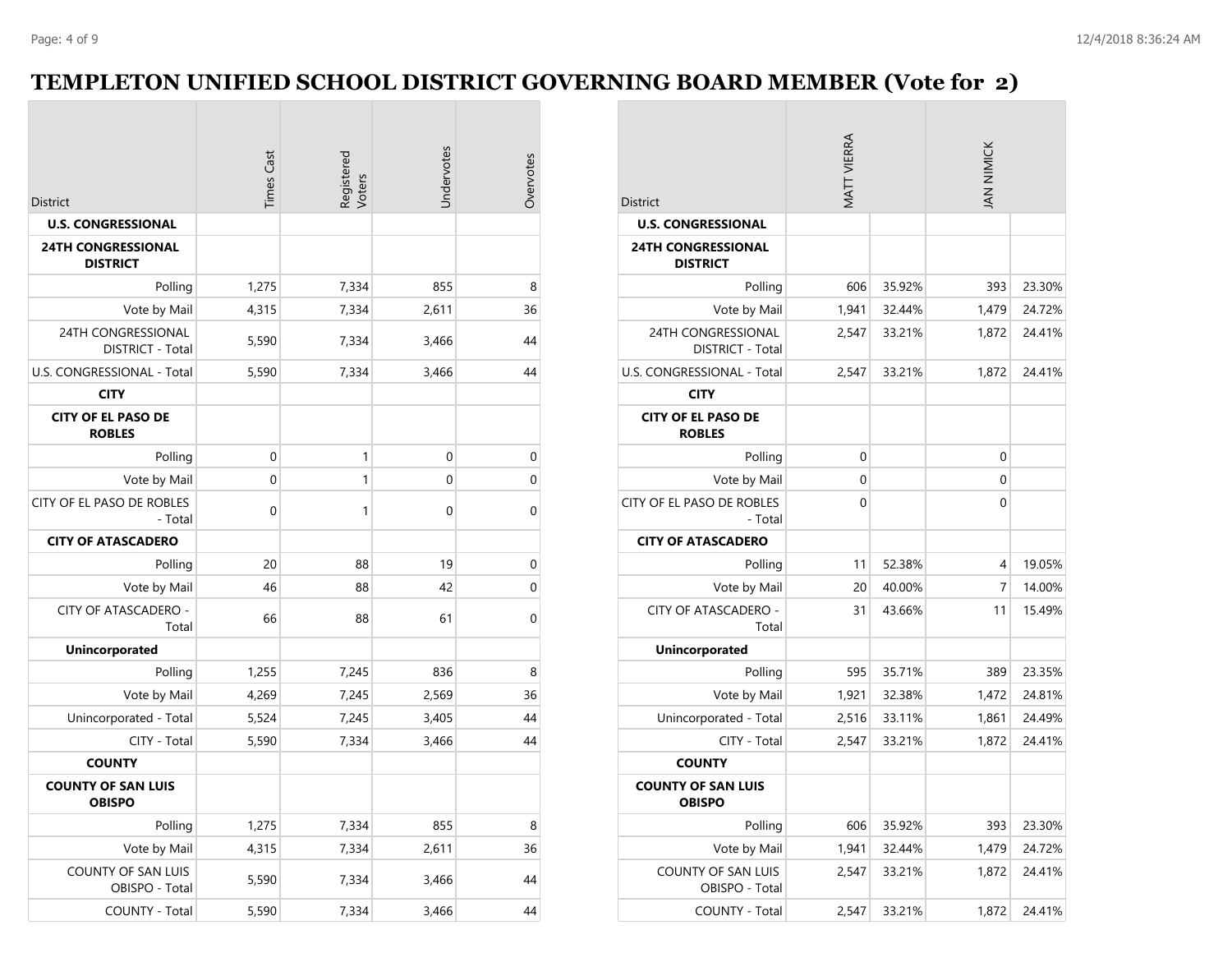| <b>District</b>                               | BARBY LICHTI<br>WUNSCH |        | KATRINA V.<br>MERSON |        | Write-in       |       | <b>Total Votes</b> | Unresolved<br>Write-In |
|-----------------------------------------------|------------------------|--------|----------------------|--------|----------------|-------|--------------------|------------------------|
| <b>U.S. CONGRESSIONAL</b>                     |                        |        |                      |        |                |       |                    |                        |
| <b>24TH CONGRESSIONAL</b><br><b>DISTRICT</b>  |                        |        |                      |        |                |       |                    |                        |
| Polling                                       | 318                    | 18.85% | 370                  | 21.93% | $\mathbf 0$    | 0.00% | 1,687              | $\boldsymbol{0}$       |
| Vote by Mail                                  | 1,146                  | 19.15% | 1,417                | 23.68% | $\mathbf 0$    | 0.00% | 5,983              | $\boldsymbol{0}$       |
| 24TH CONGRESSIONAL<br><b>DISTRICT - Total</b> | 1,464                  | 19.09% | 1,787                | 23.30% | $\mathbf 0$    | 0.00% | 7,670              | $\mathbf 0$            |
| U.S. CONGRESSIONAL - Total                    | 1,464                  | 19.09% | 1,787                | 23.30% | $\mathbf{0}$   | 0.00% | 7,670              | $\pmb{0}$              |
| <b>CITY</b>                                   |                        |        |                      |        |                |       |                    |                        |
| <b>CITY OF EL PASO DE</b><br><b>ROBLES</b>    |                        |        |                      |        |                |       |                    |                        |
| Polling                                       | $\boldsymbol{0}$       |        | $\mathbf 0$          |        | $\mathbf 0$    |       | 0                  | $\pmb{0}$              |
| Vote by Mail                                  | $\boldsymbol{0}$       |        | $\mathbf 0$          |        | $\mathbf 0$    |       | 0                  | $\boldsymbol{0}$       |
| CITY OF EL PASO DE ROBLES<br>- Total          | $\pmb{0}$              |        | $\mathbf 0$          |        | $\mathbf 0$    |       | 0                  | $\pmb{0}$              |
| <b>CITY OF ATASCADERO</b>                     |                        |        |                      |        |                |       |                    |                        |
| Polling                                       | 4                      | 19.05% | 2                    | 9.52%  | 0              | 0.00% | 21                 | $\boldsymbol{0}$       |
| Vote by Mail                                  | 11                     | 22.00% | 12                   | 24.00% | $\mathbf 0$    | 0.00% | 50                 | $\boldsymbol{0}$       |
| CITY OF ATASCADERO -<br>Total                 | 15                     | 21.13% | 14                   | 19.72% | $\overline{0}$ | 0.00% | 71                 | $\mathbf{0}$           |
| <b>Unincorporated</b>                         |                        |        |                      |        |                |       |                    |                        |
| Polling                                       | 314                    | 18.85% | 368                  | 22.09% | $\mathbf 0$    | 0.00% | 1,666              | $\pmb{0}$              |
| Vote by Mail                                  | 1,135                  | 19.13% | 1,405                | 23.68% | $\mathbf 0$    | 0.00% | 5,933              | $\boldsymbol{0}$       |
| Unincorporated - Total                        | 1,449                  | 19.07% | 1,773                | 23.33% | $\mathbf 0$    | 0.00% | 7,599              | $\boldsymbol{0}$       |
| CITY - Total                                  | 1,464                  | 19.09% | 1,787                | 23.30% | $\mathbf{0}$   | 0.00% | 7,670              | $\mathbf 0$            |
| <b>COUNTY</b>                                 |                        |        |                      |        |                |       |                    |                        |
| <b>COUNTY OF SAN LUIS</b><br><b>OBISPO</b>    |                        |        |                      |        |                |       |                    |                        |
| Polling                                       | 318                    | 18.85% | 370                  | 21.93% | $\mathbf 0$    | 0.00% | 1,687              | 0                      |
| Vote by Mail                                  | 1,146                  | 19.15% | 1,417                | 23.68% | 0              | 0.00% | 5,983              | $\pmb{0}$              |
| COUNTY OF SAN LUIS<br>OBISPO - Total          | 1,464                  | 19.09% | 1,787                | 23.30% | $\mathbf 0$    | 0.00% | 7,670              | $\mathbf 0$            |
| COUNTY - Total                                | 1,464                  | 19.09% | 1,787                | 23.30% | $\pmb{0}$      | 0.00% | 7,670              | $\boldsymbol{0}$       |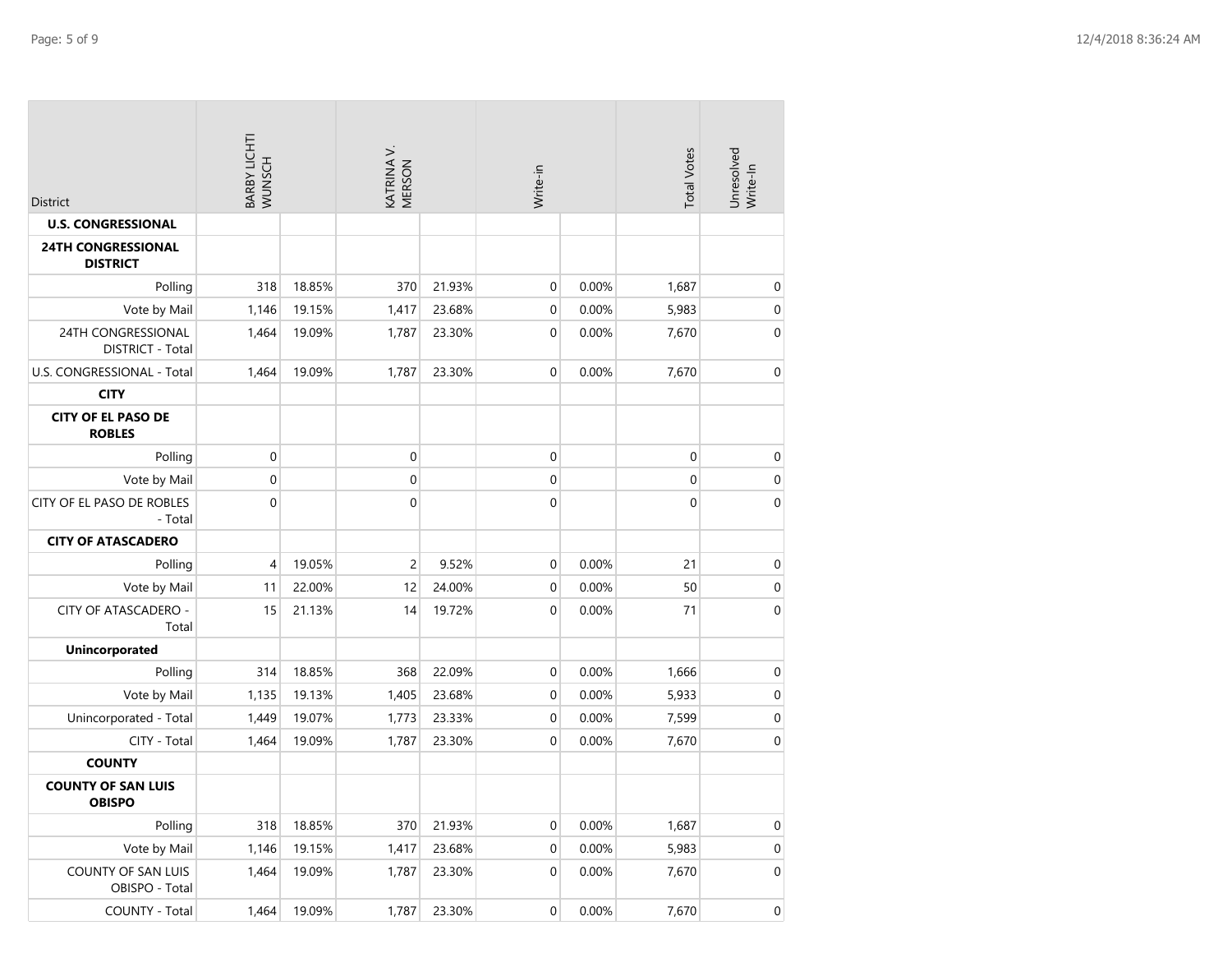$\mathcal{L}^{\text{max}}$ 

| <b>District</b>                                  | <b>Times Cast</b> | Registered<br>Voters | Undervotes  | Overvotes |
|--------------------------------------------------|-------------------|----------------------|-------------|-----------|
| <b>ASSEMBLY</b>                                  |                   |                      |             |           |
| <b>35TH ASSEMBLY DISTRICT</b>                    |                   |                      |             |           |
| Polling                                          | 1,275             | 7,334                | 855         | 8         |
| Vote by Mail                                     | 4,315             | 7,334                | 2,611       | 36        |
| 35TH ASSEMBLY DISTRICT -<br>Total                | 5,590             | 7,334                | 3,466       | 44        |
| <b>ASSEMBLY - Total</b>                          | 5,590             | 7,334                | 3,466       | 44        |
| <b>BOE 2</b>                                     |                   |                      |             |           |
| <b>STATE BOARD OF EQUAL</b><br>DIST <sub>2</sub> |                   |                      |             |           |
| Polling                                          | 1,275             | 7,334                | 855         | 8         |
| Vote by Mail                                     | 4,315             | 7,334                | 2,611       | 36        |
| STATE BOARD OF EQUAL<br>DIST 2 - Total           | 5,590             | 7,334                | 3,466       | 44        |
| BOE 2 - Total                                    | 5,590             | 7,334                | 3,466       | 44        |
| <b>SENATORIAL</b>                                |                   |                      |             |           |
| <b>17TH SENATORIAL</b><br><b>DISTRICT</b>        |                   |                      |             |           |
| Polling                                          | 1,275             | 7,334                | 855         | 8         |
| Vote by Mail                                     | 4,315             | 7,334                | 2,611       | 36        |
| 17TH SENATORIAL DISTRICT<br>- Total              | 5,590             | 7,334                | 3,466       | 44        |
| SENATORIAL - Total                               | 5,590             | 7,334                | 3,466       | 44        |
| <b>SUPERVISORIAL</b>                             |                   |                      |             |           |
| <b>1ST SUPERVISORIAL</b><br><b>DISTRICT</b>      |                   |                      |             |           |
| Polling                                          | 1,074             | 6,184                | 701         | 6         |
| Vote by Mail                                     | 3,646             | 6,184                | 2,174       | 32        |
| <b>1ST SUPERVISORIAL</b><br>DISTRICT - Total     | 4,720             | 6,184                | 2,875       | 38        |
| <b>2ND SUPERVISORIAL</b><br><b>DISTRICT</b>      |                   |                      |             |           |
| Polling                                          | 0                 | 27                   | $\mathbf 0$ | 0         |

| <b>District</b>                                  | MATT VIERRA |        | IAN NIMICK  |        |
|--------------------------------------------------|-------------|--------|-------------|--------|
| <b>ASSEMBLY</b>                                  |             |        |             |        |
| <b>35TH ASSEMBLY DISTRICT</b>                    |             |        |             |        |
| Polling                                          | 606         | 35.92% | 393         | 23.30% |
| Vote by Mail                                     | 1,941       | 32.44% | 1,479       | 24.72% |
| 35TH ASSEMBLY DISTRICT -<br>Total                | 2,547       | 33.21% | 1,872       | 24.41% |
| <b>ASSEMBLY - Total</b>                          | 2,547       | 33.21% | 1,872       | 24.41% |
| <b>BOE 2</b>                                     |             |        |             |        |
| <b>STATE BOARD OF EQUAL</b><br>DIST <sub>2</sub> |             |        |             |        |
| Polling                                          | 606         | 35.92% | 393         | 23.30% |
| Vote by Mail                                     | 1,941       | 32.44% | 1,479       | 24.72% |
| STATE BOARD OF EQUAL<br>DIST 2 - Total           | 2,547       | 33.21% | 1,872       | 24.41% |
| BOE 2 - Total                                    | 2,547       | 33.21% | 1,872       | 24.41% |
| <b>SENATORIAL</b>                                |             |        |             |        |
| <b>17TH SENATORIAL</b><br><b>DISTRICT</b>        |             |        |             |        |
| Polling                                          | 606         | 35.92% | 393         | 23.30% |
| Vote by Mail                                     | 1,941       | 32.44% | 1,479       | 24.72% |
| <b>17TH SENATORIAL DISTRICT</b><br>- Total       | 2,547       | 33.21% | 1,872       | 24.41% |
| SENATORIAL - Total                               | 2,547       | 33.21% | 1,872       | 24.41% |
| <b>SUPERVISORIAL</b>                             |             |        |             |        |
| <b>1ST SUPERVISORIAL</b><br><b>DISTRICT</b>      |             |        |             |        |
| Polling                                          | 506         | 35.11% | 336         | 23.32% |
| Vote by Mail                                     | 1,601       | 31.48% | 1,270       | 24.97% |
| <b>1ST SUPERVISORIAL</b><br>DISTRICT - Total     | 2,107       | 32.28% | 1,606       | 24.61% |
| <b>2ND SUPERVISORIAL</b><br><b>DISTRICT</b>      |             |        |             |        |
| Polling                                          | $\mathbf 0$ |        | $\mathbf 0$ |        |

 $\sim$ 

 $\sim$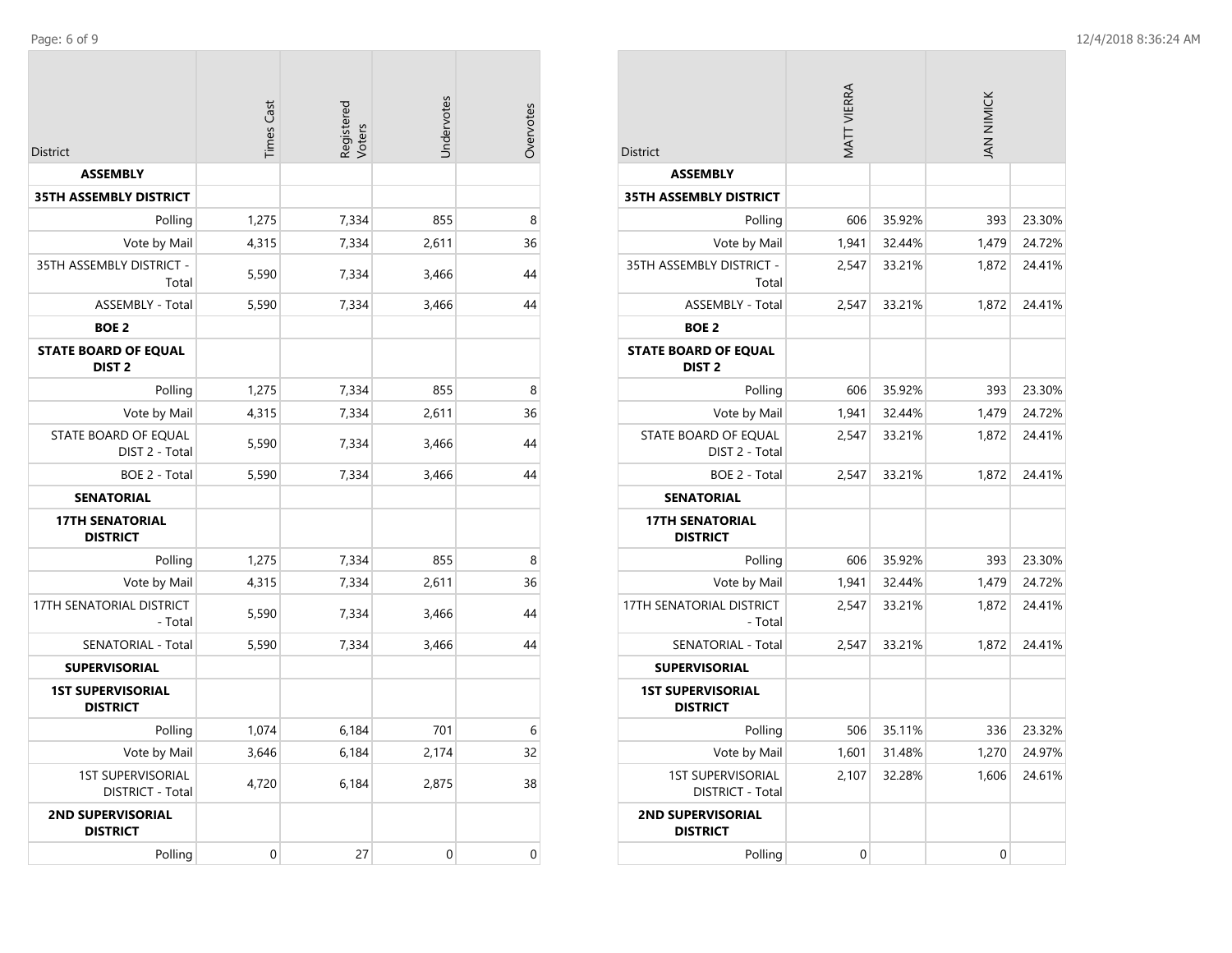$\sim$ 

| <b>District</b>                                  | BARBY LICHTI<br>WUNSCH |        | KATRINA V.<br>MERSON |        | Write-in         |       | <b>Total Votes</b> | Unresolved<br>Write-In |
|--------------------------------------------------|------------------------|--------|----------------------|--------|------------------|-------|--------------------|------------------------|
| <b>ASSEMBLY</b>                                  |                        |        |                      |        |                  |       |                    |                        |
| <b>35TH ASSEMBLY DISTRICT</b>                    |                        |        |                      |        |                  |       |                    |                        |
| Polling                                          | 318                    | 18.85% | 370                  | 21.93% | $\boldsymbol{0}$ | 0.00% | 1,687              | $\mathbf 0$            |
| Vote by Mail                                     | 1,146                  | 19.15% | 1,417                | 23.68% | 0                | 0.00% | 5,983              | $\boldsymbol{0}$       |
| 35TH ASSEMBLY DISTRICT -<br>Total                | 1,464                  | 19.09% | 1,787                | 23.30% | $\mathbf 0$      | 0.00% | 7,670              | $\mathbf 0$            |
| <b>ASSEMBLY - Total</b>                          | 1,464                  | 19.09% | 1,787                | 23.30% | $\mathbf 0$      | 0.00% | 7,670              | $\boldsymbol{0}$       |
| <b>BOE 2</b>                                     |                        |        |                      |        |                  |       |                    |                        |
| <b>STATE BOARD OF EQUAL</b><br>DIST <sub>2</sub> |                        |        |                      |        |                  |       |                    |                        |
| Polling                                          | 318                    | 18.85% | 370                  | 21.93% | 0                | 0.00% | 1,687              | $\boldsymbol{0}$       |
| Vote by Mail                                     | 1,146                  | 19.15% | 1,417                | 23.68% | 0                | 0.00% | 5,983              | $\boldsymbol{0}$       |
| STATE BOARD OF EQUAL<br>DIST 2 - Total           | 1,464                  | 19.09% | 1,787                | 23.30% | $\mathbf 0$      | 0.00% | 7,670              | $\mathbf 0$            |
| BOE 2 - Total                                    | 1,464                  | 19.09% | 1,787                | 23.30% | 0                | 0.00% | 7,670              | $\boldsymbol{0}$       |
| <b>SENATORIAL</b>                                |                        |        |                      |        |                  |       |                    |                        |
| <b>17TH SENATORIAL</b><br><b>DISTRICT</b>        |                        |        |                      |        |                  |       |                    |                        |
| Polling                                          | 318                    | 18.85% | 370                  | 21.93% | $\mathbf 0$      | 0.00% | 1,687              | $\boldsymbol{0}$       |
| Vote by Mail                                     | 1,146                  | 19.15% | 1,417                | 23.68% | 0                | 0.00% | 5,983              | $\pmb{0}$              |
| 17TH SENATORIAL DISTRICT<br>- Total              | 1,464                  | 19.09% | 1,787                | 23.30% | 0                | 0.00% | 7,670              | $\mathbf 0$            |
| SENATORIAL - Total                               | 1,464                  | 19.09% | 1,787                | 23.30% | $\mathbf 0$      | 0.00% | 7,670              | $\mathbf 0$            |
| <b>SUPERVISORIAL</b>                             |                        |        |                      |        |                  |       |                    |                        |
| <b>1ST SUPERVISORIAL</b><br><b>DISTRICT</b>      |                        |        |                      |        |                  |       |                    |                        |
| Polling                                          | 273                    | 18.95% | 326                  | 22.62% | 0                | 0.00% | 1,441              | $\boldsymbol{0}$       |
| Vote by Mail                                     | 998                    | 19.62% | 1,217                | 23.93% | 0                | 0.00% | 5,086              | $\pmb{0}$              |
| <b>1ST SUPERVISORIAL</b><br>DISTRICT - Total     | 1,271                  | 19.47% | 1,543                | 23.64% | $\overline{0}$   | 0.00% | 6,527              | $\boldsymbol{0}$       |
| 2ND SUPERVISORIAL<br><b>DISTRICT</b>             |                        |        |                      |        |                  |       |                    |                        |
| Polling                                          | $\mathbf 0$            |        | $\mathbf 0$          |        | 0                |       | $\mathbf 0$        | $\boldsymbol{0}$       |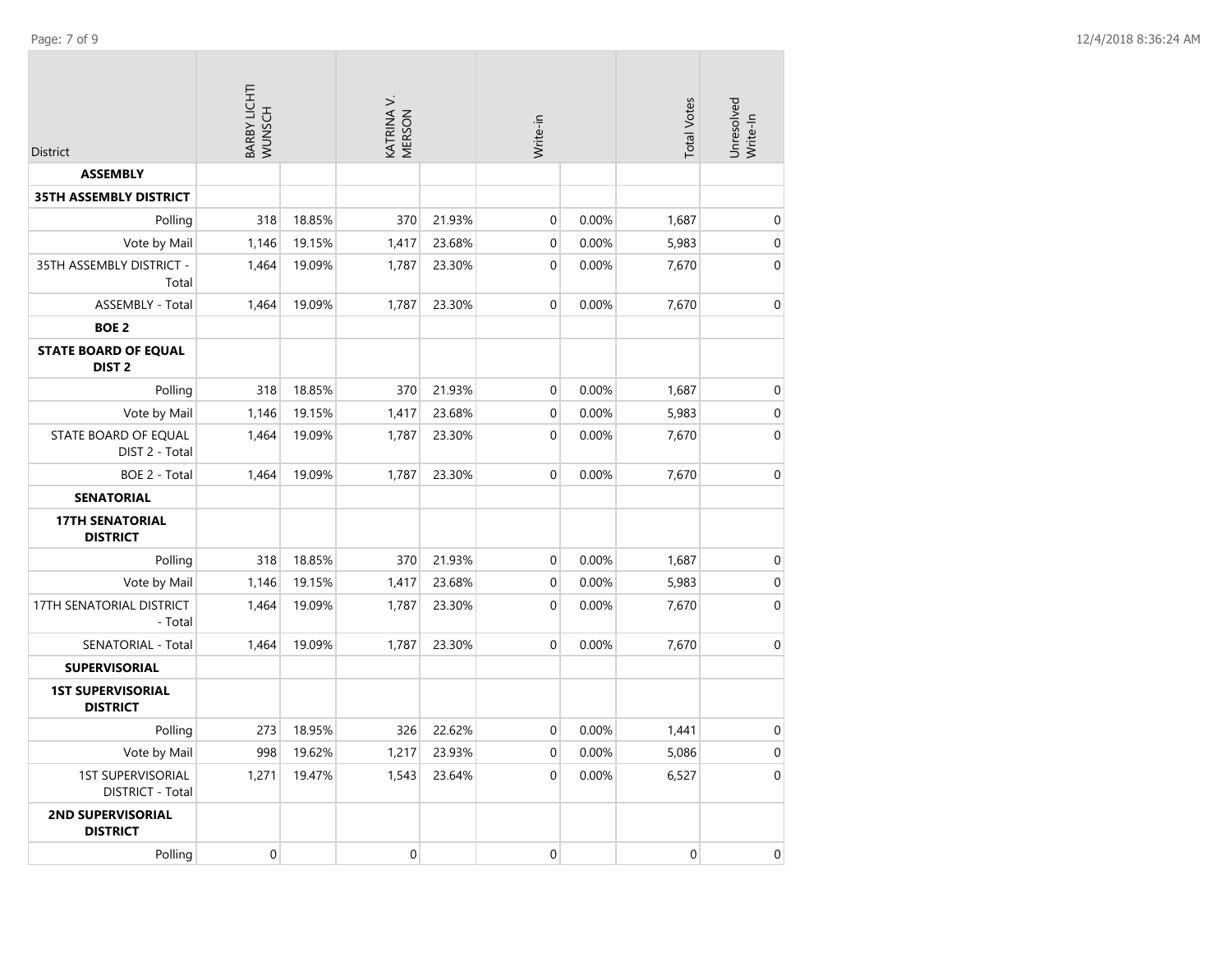Page: 8 of

9 12/4/2018 8:36:24 AM

| <b>District</b>                              | Cast<br>Times | Registered<br>Voters | Undervotes | Overvotes      |
|----------------------------------------------|---------------|----------------------|------------|----------------|
| Vote by Mail                                 | 26            | 27                   | 18         | $\mathbf 0$    |
| 2ND SUPERVISORIAL<br><b>DISTRICT - Total</b> | 26            | 27                   | 18         | $\mathbf 0$    |
| <b>5TH SUPERVISORIAL</b><br><b>DISTRICT</b>  |               |                      |            |                |
| Polling                                      | 201           | 1,123                | 154        | $\overline{c}$ |
| Vote by Mail                                 | 643           | 1,123                | 419        | $\overline{4}$ |
| 5TH SUPERVISORIAL<br><b>DISTRICT - Total</b> | 844           | 1,123                | 573        | 6              |
| SUPERVISORIAL - Total                        | 5,590         | 7,334                | 3,466      | 44             |

| <b>District</b>                              | <b>VIATT VIERRA</b> |        | JAN NIMICK |        |
|----------------------------------------------|---------------------|--------|------------|--------|
| Vote by Mail                                 | 11                  | 32.35% | 10         | 29.41% |
| 2ND SUPERVISORIAL<br><b>DISTRICT - Total</b> | 11                  | 32.35% | 10         | 29.41% |
| <b>5TH SUPERVISORIAL</b><br><b>DISTRICT</b>  |                     |        |            |        |
| Polling                                      | 100                 | 40.65% | 57         | 23.17% |
| Vote by Mail                                 | 329                 | 38.12% | 199        | 23.06% |
| 5TH SUPERVISORIAL<br><b>DISTRICT - Total</b> | 429                 | 38.68% | 256        | 23.08% |
| <b>SUPERVISORIAL - Total</b>                 | 2,547               | 33.21% | 1,872      | 24.41% |